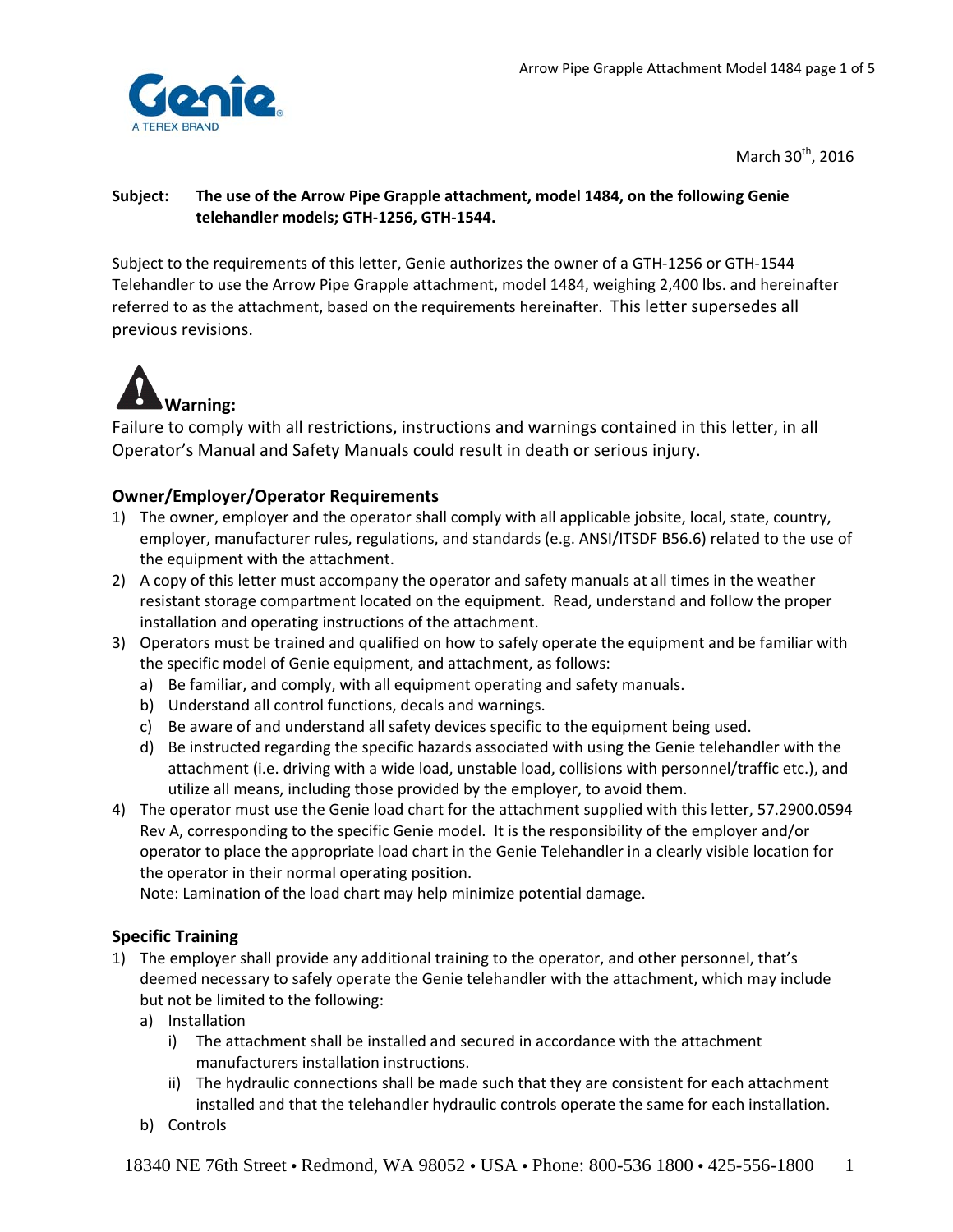

- i) The operator shall receive training on the telehandler hydraulic controls and how they operate the attachment.
- c) Visibility
	- i) When visibility is or could be obstructed, the operator shall use alternative/additional means to safely transport the load. Use of additional personnel to direct the operator in his movements as well as surrounding ground traffic.
- d) Travel
	- i) A competent person shall supervise the operation, and determine if it is necessary to reduce rated capacity, and make a determination regarding load position, boom location, ground support, travel route, overhead obstructions, and speed of movement necessary to ensure safety.
	- ii) Speed shall be limited by any conditions that could cause any unexpected movement of the load, or jeopardize the safe transport of the load.
	- iii) The telehandler boom shall be retracted and lowered as much as possible.
	- iv) Only travel on firm and level surfaces.
	- v) Start, travel, turn and stop slowly to prevent the load from becoming unstable.
	- vi) Be aware of the increased turning radii, due to the wider load, and avoid any potential collisions.

## **Use Requirements/Considerations**

- 1) This approval only applies for the primary intended purpose and use of the Genie telehandler, as defined by ANSI/ITSDF B56.6 and CSA B335.
- 2) The combined load center shall be located approximately on the center line of the telehandler boom.
- 3) The maximum load capacities referenced on the Genie load chart, in this letter, shall not be exceeded.
- 4) Do not exceed loads greater than 60 feet in length.
- 5) Always stabilize the load, e.g. clamp the load with the attachment arms, prior to lifting, lowering or traveling with the load.
- 6) Arrow Material Handling Products is responsible for:
	- a) Design,
	- b) Fabrication,
	- c) Workmanship,
	- d) Structural integrity,
	- e) Fit and function,
	- f) Overall quality,
	- g) Any operating and safety instructions specific to the attachment,
	- h) Clearly marking the attachment in accordance with ANSI/ITSDF B56.6.

In consideration for Genie's authorization herein, the equipment owner hereby agrees to indemnify and hold harmless Genie Industries Inc. and its parent and affiliated companies against any and all liability, claims, suits, losses, costs and legal fees caused by, arising out of, or resulting from the approved modification/application of the Genie equipment; any negligent act in the operation of the equipment by the owner, user and/or operator; the failure to comply with the criteria set forth in this letter related to the modification/application; the design, manufacture and installation of any modification; the safety rules and operating instructions in the Operator's Manual; the design and placement of any safety decals; the operation of the equipment by the owner, user and/or operator; and any negligent act or omission related to the equipment, its use or its modification.

#### **BY PROCEEDING WITH THE MODIFICATION/APPLICATION AUTHORIZED HEREIN, YOU AGREE TO THE CONTENTS OF THIS LETTER AND ITS CONDITIONS. IF YOU DO NOT AGREE, DO NOT PROCEED WITH THE PROPOSED MODIFICATION/APPLICATION.**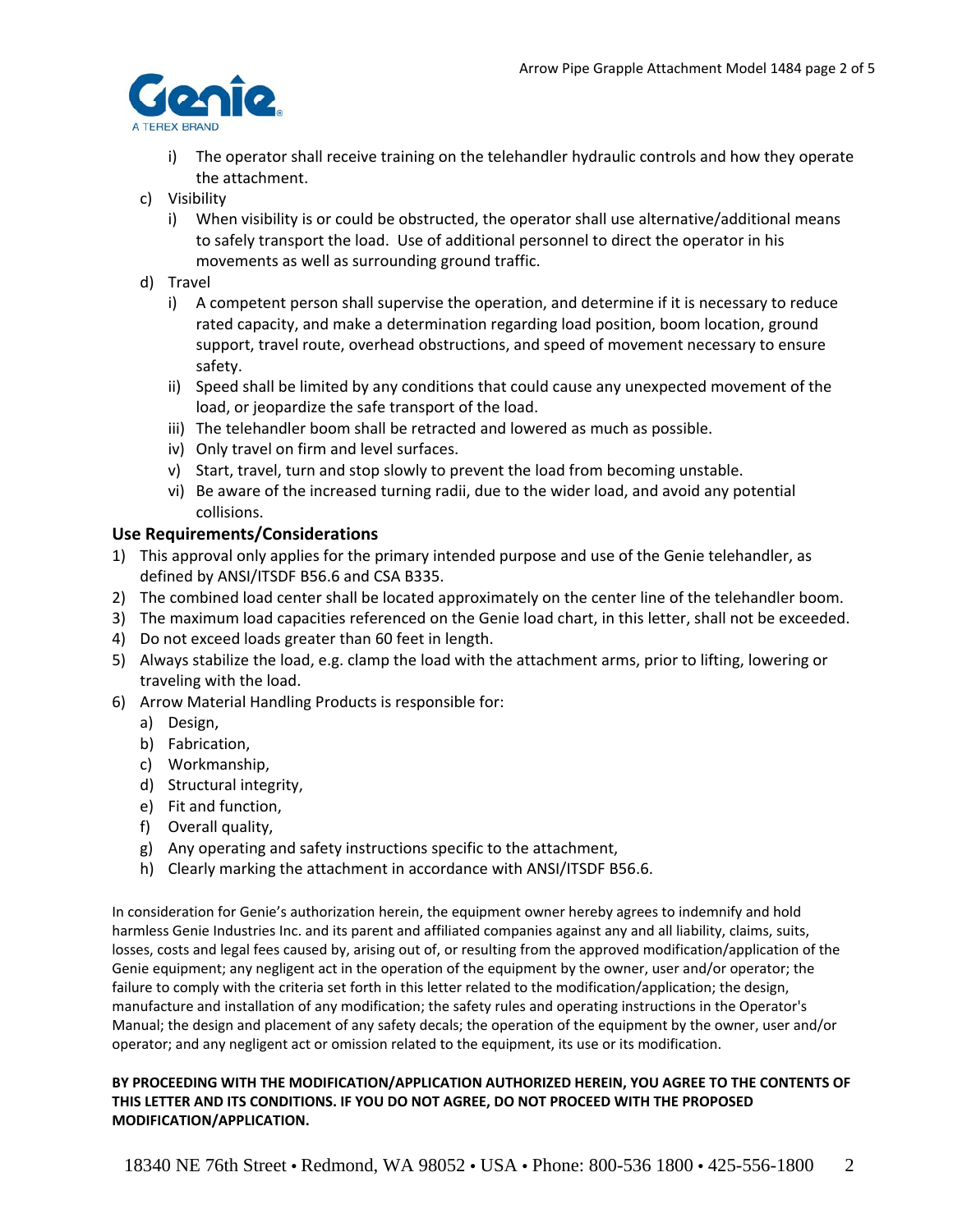

# **GTH-1256 Load Chart (Stabilizers Up) for Arrow Pipe Grapple Model 1484**



57.2900.0613 rev. 0

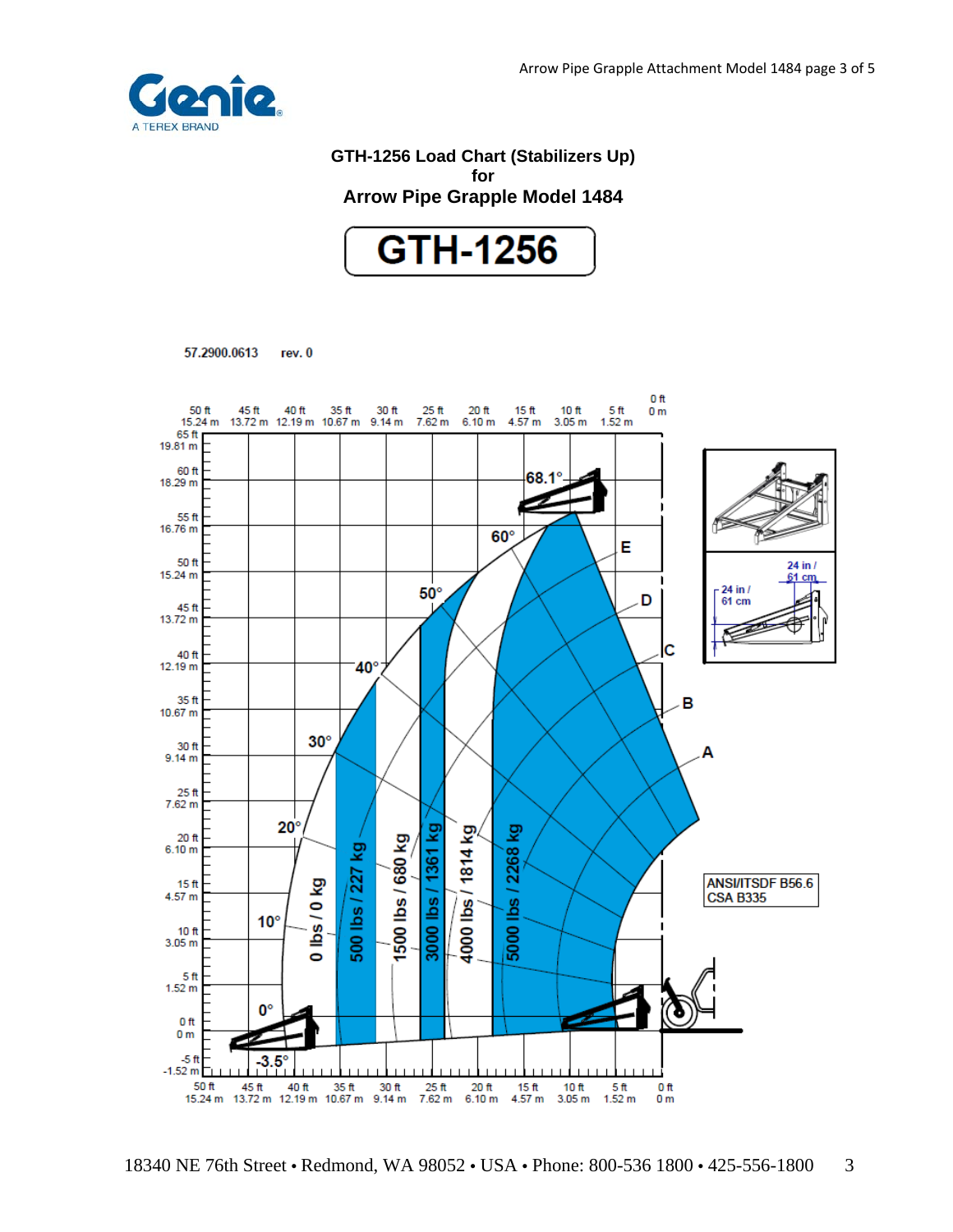

# **GTH-1256 Load Chart (Stabilizers Down) for Arrow Pipe Grapple Model 1484**



57.2900.0614 rev. 0



<sup>18340</sup> NE 76th Street • Redmond, WA 98052 • USA • Phone: 800-536 1800 • 425-556-1800 4